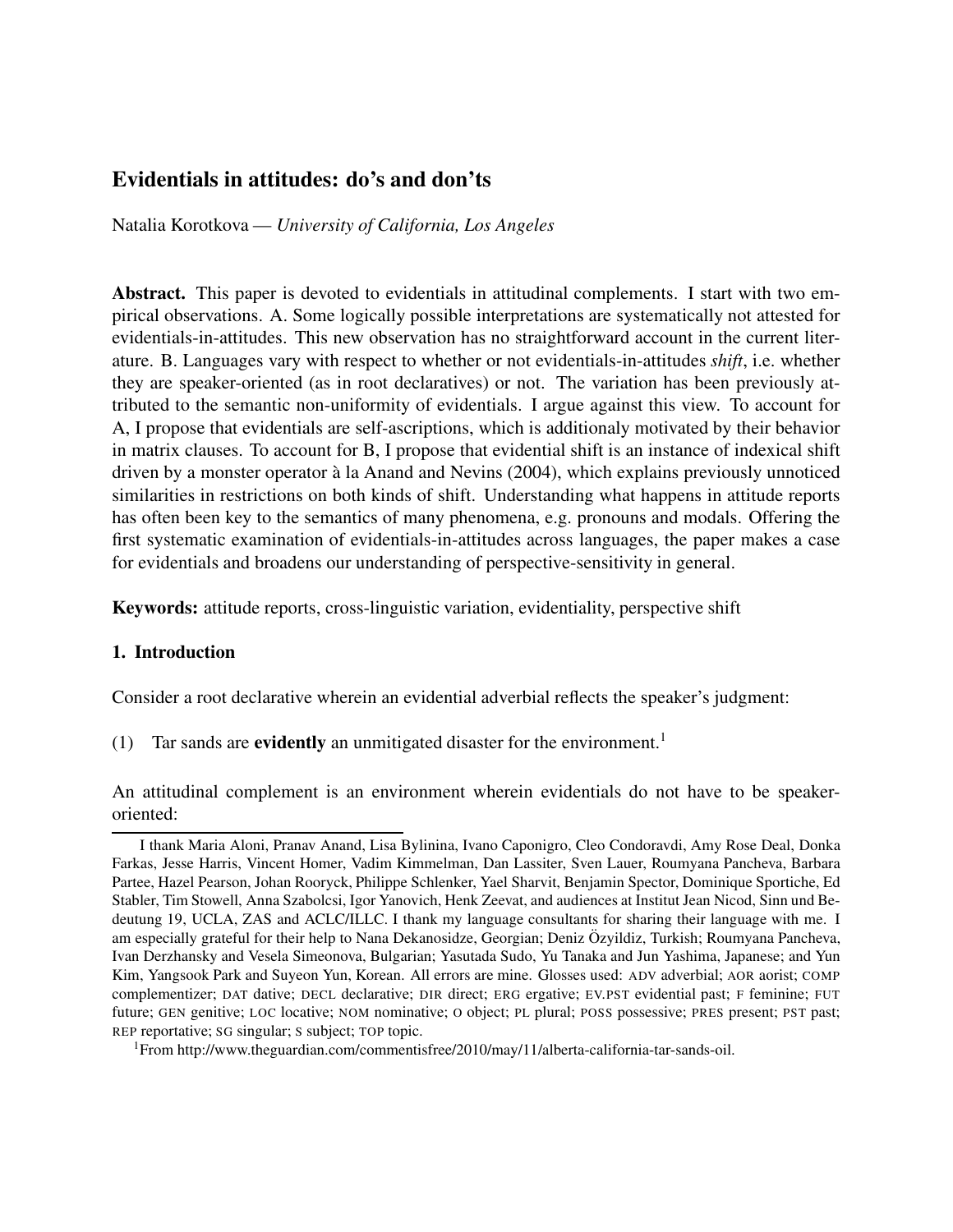- (2) What shallow, worthless, selfish lives and yet these are the same false gods that Republicans worship since the Right believes that wealth is **allegedly** a divine gift.<sup>2</sup>
- (3) *Context*: For a number of years now *the Australian* newspaper has engaged in guerrilla warfare with the progressive parties in general. But, with the Australian Greens, ordinary sneaky guerrilla tactics are way too subtle.

*The Australian* believes that the Greens, **apparently**, deserve a nuclear takeout.<sup>3</sup>

The most salient reading of (2) is such that *allegedly* embedded under *believe* reflects the speaker's evidential judgment, but not that of the attitude subject, the Right. Conversely, the most salient reading of (3) is such that *apparently* embedded under *believe* reflects the opinion of the attitude subject, *the Australian*, but not that of the speaker. Following Garrett (2001), I will refer to cases of switch in orientation from the speaker to the attitude subject (as in 3) as *shift*. The range of interpretations of embedded evidentials as well as the mechanism of evidential shift are poorly understood. This paper presents a cross-linguistic investigation that aims to fill in this gap. It proceeds as follows. Section 2 lays out the core data. Section 3 review previous approaches. Section 4 provides a formal treatment of evidentials as belief reports with a shiftable indexical. Section 5 concludes.

### 2. Empirical landscape

The literature on evidentiality has mostly been focusing on root clauses, most notably declaratives, while evidentials-in-attitudes are often only discussed passim (with some exceptions: Garrett 2001; Sauerland and Schenner 2007; Schenner 2010a,b; Sener 2011). Below I discuss which interpretations are available across and within languages.

## 2.1. Universals

I discuss the following logically possible parameters of variation for evidentials-in-attitudes (cf. similar discussion in Schenner 2010b): (i) **perspective**: whether the evidential operator EV is oriented towards the speaker or attitude subject, and (ii) scopal interaction with the attitude verb, or projection: whether EV is in the scope of the attitude predicate or not. These notions are frequently conflated in the literature, e.g. being speaker-oriented is often regarded as an equivalent of projection while being subject-oriented is often regarded as semantic embedding (Koev 2011; Matthewson et al. 2008; Matthewson 2012). There are indeed correlations between perspective

<sup>2</sup>From http://www.huffingtonpost.com/2012/06/19/charles-hopper-lehman-brothers-suicide n 1608791.html.

<sup>3</sup>From http://www.nudiefish.com/2012/06/im-not-biased-i-just-hate-you.html.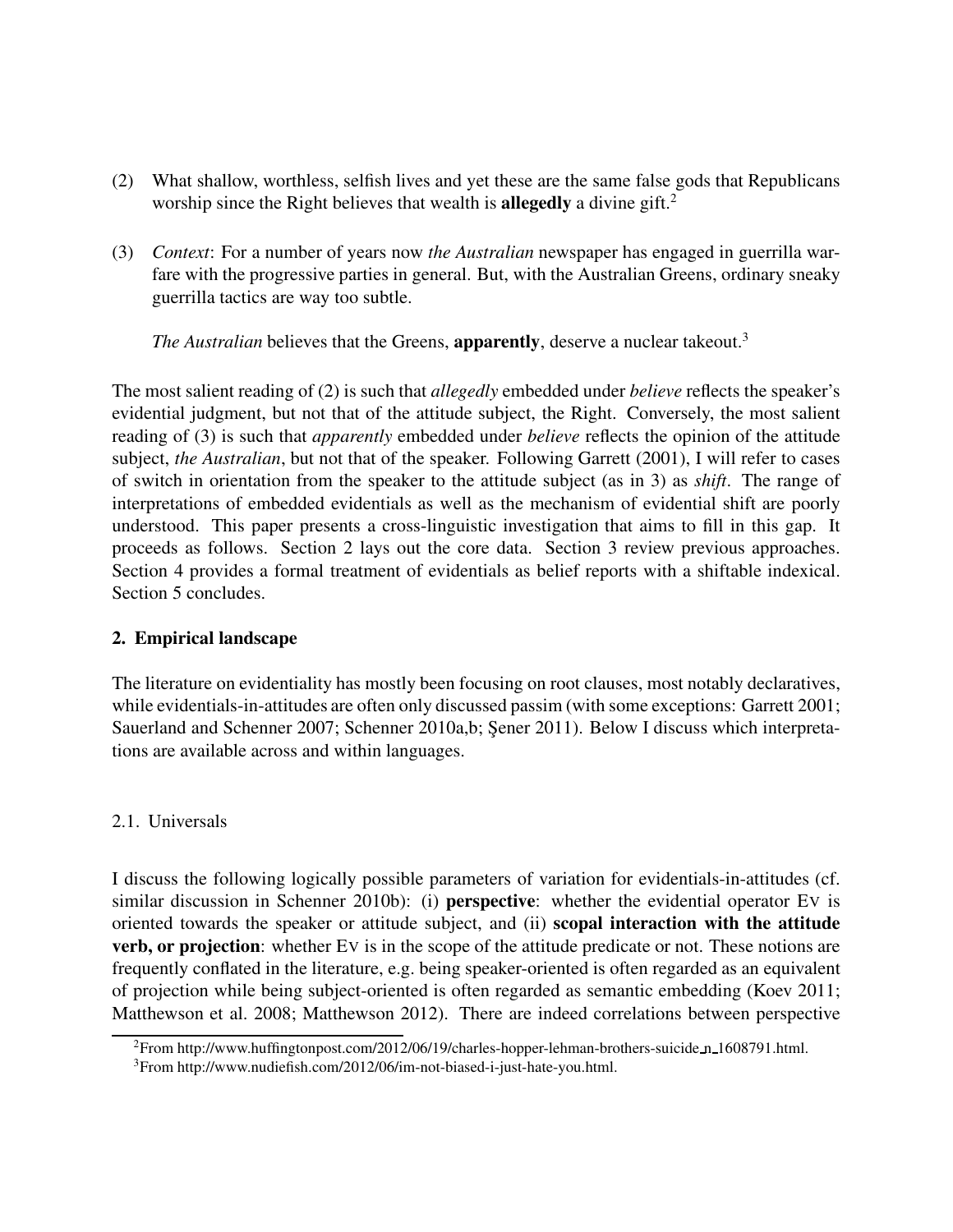and (what looks as) projection. Still the parameters themselves are *conceptually* distinct.<sup>4</sup>

Let's assume the following toy semantics (to be revisited) for the evidential operator such that it is relativized to an individual, *evidential origo* (term due to Garrett 2001), and a world (cf. Sauerland and Schenner (2007)'s semantics for Bulgarian reportative):

(4)  $\mathbb{E}[\mathbf{Fv}] = \lambda w \cdot \lambda x \cdot \lambda p \cdot \mathbf{Fv}(w, x, p) = 1$  iff x in w acquired p in a particular way that is lexically specified by the evidential marker (direct perception, inference, hearsay, etc)

Let  $x^*$  be the speaker,  $w^*$  the world of evaluation,  $x_{\text{ATT}}$  the attitude subject, and  $W_{\text{ATT}}$  the set of worlds introduced by the attitude predicate, e.g. doxastic alternatives by *think*,  $DOX_{x_{\text{ATT}}}, w^*$ . In root cases,  $x = x^*$  and  $w = w^*$ . In embedded cases, there can be at least four interpretations:

(5) Logically possible interpretations (as discussed below, grey cells are not attested)

|                      | $w = w^*$                                                | $w \in W$ <sub>ATT</sub>                                                              |
|----------------------|----------------------------------------------------------|---------------------------------------------------------------------------------------|
| $x = x^*$            |                                                          | $\parallel$ not shifted, projected; (6a) $\parallel$ not shifted, not projected; (6b) |
| $x = x_{\text{ATT}}$ | shifted, projected; (6c)<br>shifted, not projected; (6d) |                                                                                       |

Consider contexts that clearly distinguish between these interpretations of the sentence below:

- (6) Pollux: 'Castor thinks [that reportedly [solar panels are efficient]]'.  $x^*$  = Pollux,  $x_{\text{ATT}} = Castor$ ,  $W_{\text{ATT}} = \text{DOX}_{Castor,w^*}$ ,  $p = \text{Solar panels are efficient'}$  $[[(6)]] = 1$  iff  $\forall w' \in \text{DOX}_{x_{\text{ATT}},w^*}$ : **reportedly** p in w'
	- a. *Context*: I, Pollux, heard from many people that they are, Castor knows it for sure.  $(6) \approx$  Castor thinks that — and I heard it — solar panels are efficient.  $[[(6)]] = 1$  iff  $\forall w' \in \text{DOX}_{\text{Castor},w^*} : p \text{ in } w' \wedge x^* \text{ heard } p \text{ in } w^*$  $= 1$  iff solar panels are efficient in  $w' \wedge I$  (Pollux) heard in  $w^*$  that solar panels are efficient
	- b. *Context*: But I was not told so. I only infer it based on how many neighbors install them.  $(6) \approx$  Castor thinks that I heard that solar panels are efficient.  $[[(6)]] = 1$  iff  $\forall w' \in \text{DOX}_{\text{Castor},w^*} : p \text{ in } w' \wedge x^* \text{ heard } p \text{ in } w'$  $= 1$  iff solar panels are efficient in  $w' \wedge I$  (Pollux) heard in  $w'$  that solar panels are efficient
	- c. *Context*: I know that Castor was told it many times by neighbors. He has forgotten about it and thinks that panels should be efficient because he generally believes in green energy.  $(6) \approx$  Castor thinks that solar panels are efficient (and he heard it).

 $[[(6)]] = 1$  iff  $\forall w' \in \text{DOX}_{\text{Castor},w^*} : p$  in  $w' \wedge x_{\text{ATT}}$  heard p in  $w^*$ 

 $= 1$  iff solar panels are efficient in  $w' \wedge$  Castor heard in  $w^*$  that solar panels are efficient

<sup>&</sup>lt;sup>4</sup>The reader should bear in mind that whether or not the evidential operator is in the scope of the attitude verb is different from the scope of the evidential operator. In principle, EV may take scope over the complement clause or over the entire sentence. In fact, evidentials always take scope only in the complement clause.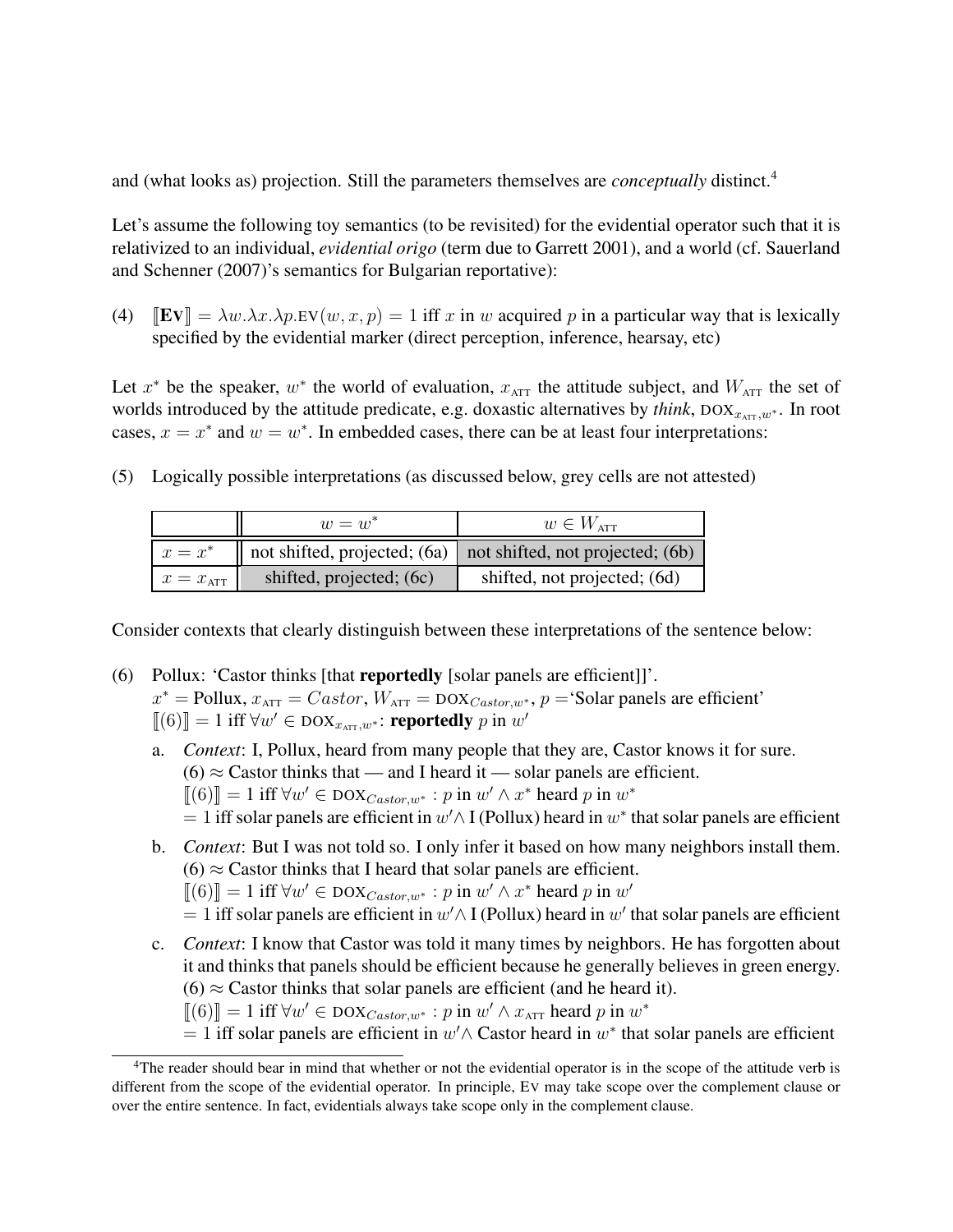- d. *Context*: Castor, based on what he thinks his neighbors said, believes in solar panels' efficiency. He's, in fact, confused about it — his neighbors aren't really into clean energy.  $(6) \approx$  Castor thinks that, as he heard, solar panels are efficient.  $[[(6)]] = 1$  iff  $\forall w' \in \text{DOX}_{\text{Castor},w^*} : p$  in  $w' \wedge x_{\text{ATT}}$  heard p in  $w'$ 
	- $= 1$  iff solar panels are efficient in  $w' \wedge$  Castor heard in  $w'$  that solar panels are efficient

All of the interpretations above are *a priori* conceivable but not all of them are attested: grey cells in the chart in (5) contain interpretations that are not available, (6b) and (6c). Consider (7):<sup>5</sup>

(7) Georgian (Kartvelian); evidential past ambiguous between visual inferential and hearsay *Context 1*, cf. (6a): I've never met Natasha, who is a friend of a friend. Said friend told me that Natasha knows Georgian. *Context 2*, cf. (6b): I've never met Natasha, who is a friend of Maria's, and generally know very little of her. Maria is sure she told me that Natasha knows Georgian. *maria* Maria.NOM think.3sG.S.PRES COMP Natasha-DAT 3SG.S.EV.PST Georgian-NOM *pikrobs [rom natasha-s codnia kartul-i]* (i) *Context 1*: 'Maria thinks that—*and I was told it*—Natasha knows Georgian'.

(ii) #*Context 2*: 'Maria thinks that *I was told that* Natasha knows Georgian'.

As the example above shows, Georgian evidential past cannot be used in a scenario wherein someone other than the speaker ascribes to the speaker having certain kind of evidence about  $p$ : the evidential cannot be speaker-oriented and be evaluated with respect to attitude subject's doxastic alternatives (the same also holds for Bulgarian and Turkish). The opposite situation is not attested either: the evidential cannot be subject-oriented and be evaluated in the actual world. Illustrated with a Korean example below, the same holds for Bulgarian, Japanese and Turkish.

- (8) Korean; direct perception marker *te* (adapted from Lee (2013): ex. 22) *Context 1*, cf. (6c): Chelswu went outside during the rain yesterday. He somehow has forgotten it and thinks he only knows about the rain from his neighbors. *Context 2*, cf. (6d): Chelswu, who spent all day sick, thinks he went outside and saw the rain. *Chelswu-nun [pi-ka* Chelswu-TOP rain-NOM yesterday fall-DIR-DECL-COMP say-PST-DECL *ecey o-te-la-ko] malha-yess-e.*
	- (i) #*Context 1*: 'Chelswu said that—*and he has perceived it*—it was raining yesterday.'
	- (ii) *Context 2*: 'Chelswu said that, *as he has perceived*, it was raining yesterday.'

Some interpretations are systematically absent. It might seem that in the attested interpretations the two variables  $x$  and  $w$  co-vary: either both of them are interpreted with respect to the matrix clause (6a; 7i) or both of them are interpreted with respect to the embedded clause (6d; 8ii). Mismatch interpretations as in (6b; 7ii) and (6c; 8i) are not allowed even though nothing in (4)

<sup>5</sup>Unless indicated otherwise, data come from my work with consultants.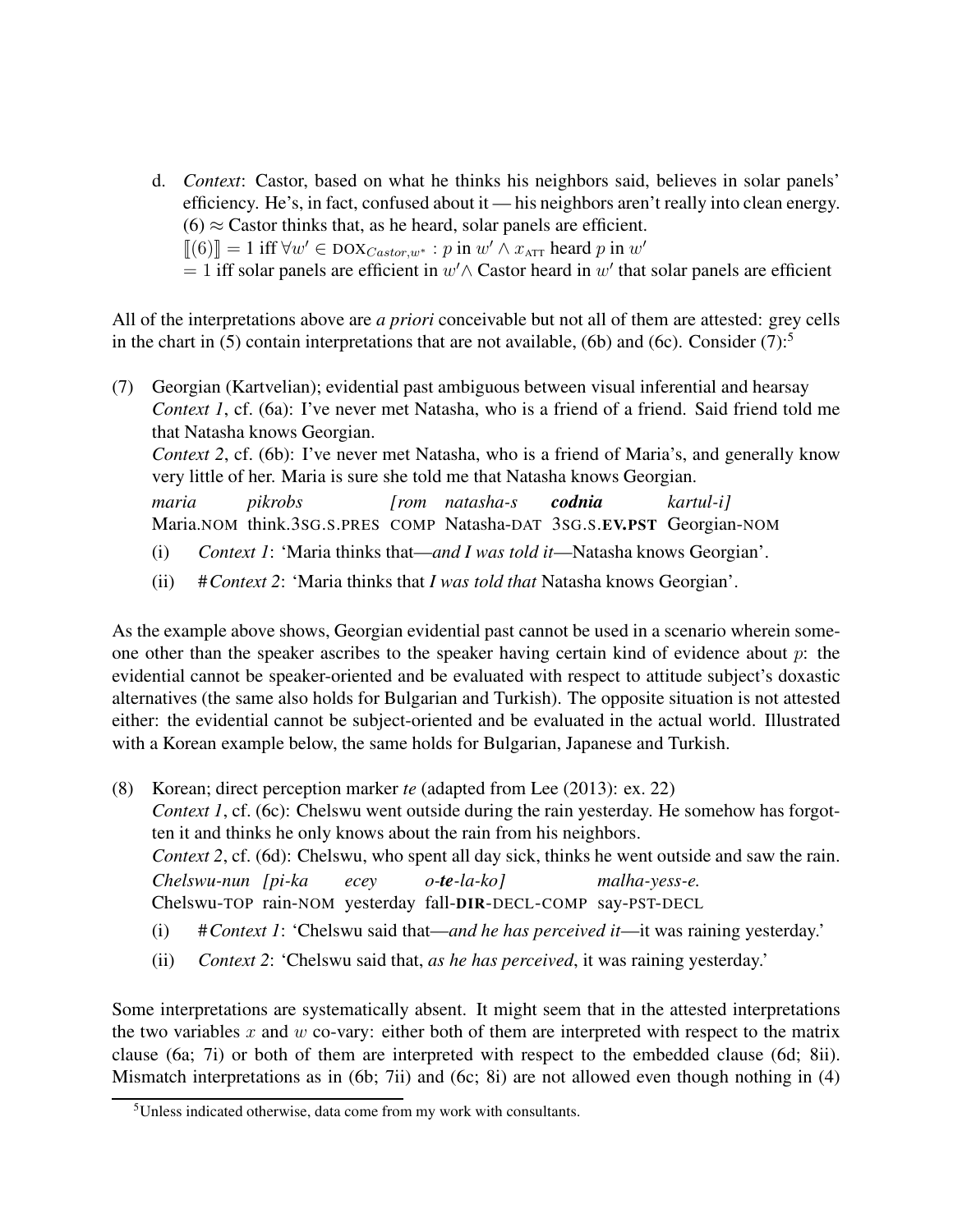prohibits it. Sauerland and Schenner (2007) stipulate this fact for Bulgarian reportative. I argue that this seeming co-variation is due to the subjectivity of evidentials: the evidential origo is the one and only authority over their information source, see section 4 for the full entry. In both of the unattested cases, someone attributes having evidence to another individual: speaker to attitude subject (6c; 8i) or attitude subject to speaker (6b; 7ii). In both cases, said individual does not think they have this kind of evidence, which is exactly the reason evidentials are ruled out.<sup>6</sup>

### 2.2. Variation

Languages vary in which interpretation they allow. Above I've shown that perspective has an impact on the worlds the evidential is evaluated with respect to. In what follows, I will use *shift* as a shortcut for the interpretation where the individual argument shifts and the evidential is then interpreted with respect to that individual's relevant alternatives set.

### 2.2.1. No shift

In some languages, evidentials-in-attitudes are obligatorily speaker-oriented. This is the case in Bulgarian (South Slavic) as reported in (Sauerland and Schenner 2007; Koev 2011), and Georgian:

(9) Georgian

*Context 1*: Maria and Nana are supervising monks' work on translation. I've heard about it from Nana. Later, Maria also tells me about it.

*Context 2*: The priest is supervising monks' work and tells Maria about it. She then tells me but I actually know it directly as I was helping the monks.

*maria-ma* Maria-ERG tell.me.AOR COMP monk-PL-DAT Bible.NOM Georgian-ADV *mitxra rom ber-eb-s biblia kartul-ad gadautargmniat*

translate.3PL.S.3SG.O.EV.PST

- (i) *non-shifted, context 1*: 'Maria told me that—*and I was told that already*—the monks translated the Bible into Georgian.'
- (ii) # *shifted, context 2*: 'Maria told me that, *as she was told*, the monks translated the Bible into Georgian.'

 $6$ This is a property specific to evidentials rather than something universal to the expressions of evidence (contra McCready 2011). Expressions such as *be told*, seemingly expressing similar semantics as e.g. hearsay evidentials, are perfectly acceptable in mismatch scenarios: *Castor thinks that I was told that solar panels are efficient. However, nobody told me such a thing* (cf. 6b) or *Castor thinks—and he was told it—that solar panels are efficient. He himself, however, does not remember being told so and bases his judgment on how popular they are among his neighbors* (cf. 6c). The consequence for the theory is that semantics of evidentiality should be modelled in a way that predicts these restrictions.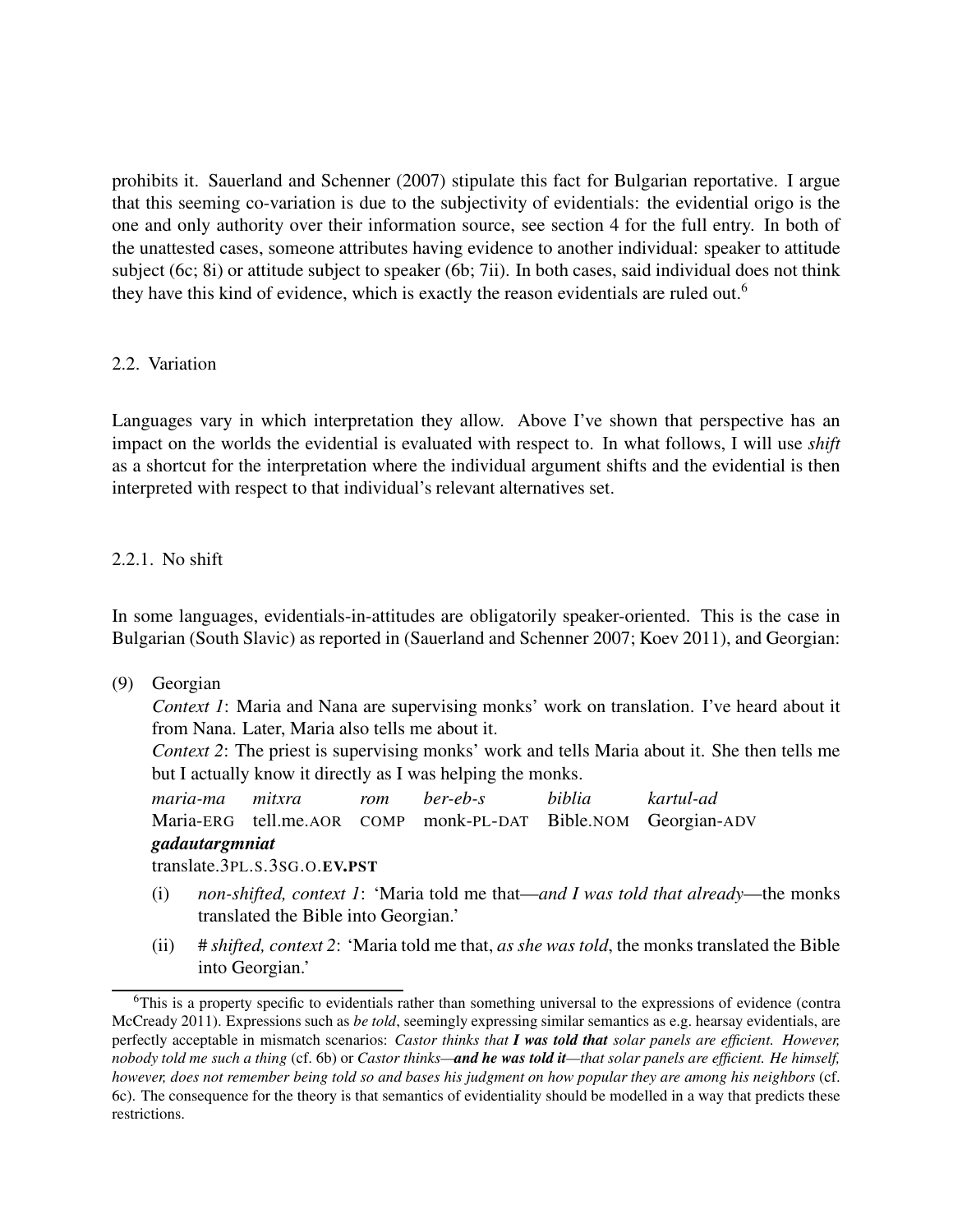Context 1 forces the non-shifted interpretation: the speaker has hearsay information about the scope proposition, while Maria knows it directly.<sup>7</sup> The sentence can be used in this scenario. Context 2 forces the shifted reading: the speaker knows for sure about translation, while the attitude subject, Maria, has hearsay information about it. The sentence cannot be used in this context, which indicates that evidential past has to be interpreted with respect to the speaker.

### 2.2.2. Optional shift

In some other languages, embedded evidentials can be interpreted either with respect to the speaker or the attitude subject. This is the case in German (Schenner 2009, 2010b, confirmed with consultants); Bulgarian (Roumyana Pancheva, p.c.); and Turkish (Şener 2011):

- (10) Turkish: direct evidential *di* (Sener (2011): ex.98a,99a; confirmed with consultants) *Context 1*: Berna told Seda that Ayse has red hair and Seda believes her. Seda says: 'Ayse has red hair'. I (speaker) saw Ayse's red hair with my own eyes. *Context 2*: Seda saw Ayse's hair, and tells me: 'Ayse has red hair'. I didn't see Ayse myself. *Seda [Ays¸e'nin sac¸-*I Seda Ayşe-GEN hair-POSS red-DIR say-PST-DIR kIzIl-dI*] de-di.*
	- (i) *non-shifted, context 1*: 'Seda said that–and I've seen it–Ayse has red hair'.
	- (ii) *shifted, context 2*: 'Seda said that, *as she has seen*, Ayse has red hair'.

Context 1 forces the non-shifted reading: the speaker has seen Ayse's red hair and therefore has direct evidence for what Seda said, while Seda, attitude subject, has only hearsay evidence. Context 2, on the other hand, forces the shifted interpretation: the speaker has only heard about Ayse's red hair, while Seda has seen it. The sentence can be used in both, indicating that direct evidential *di* optionally shifts. Another evidential, *mis¸*, behaves likewise.

## 2.2.3. Obligatory shift

Finally, there are languages where evidentials in attitude reports shift obligatorily. This is the case in Japanese; Korean (Lee 2013); Standard Tibetan (Tibeto-Burman; Garrett 2001); St'át'imcets (Salish; Matthewson et al. 2008); Zazaki (Iranian; Gajewski 2005).

(11) Korean: immediate perception marker *te* (based on Lee 2013: ex.7c) *Yenghi-nun [Chelswu-ka khaley-lul mek-te-la-ko]* Yenghi-TOP Chelswu-NOM curry-ACC eat-DIR-DECL-COMP say-PST-DECL *malha-yess-ta*

<sup>&</sup>lt;sup>7</sup>Note that Maria cannot be the source of information so it is a genuine speaker-oriented reading rather than an evidential concord reading wherein evidential just repeats the content of the attitude verb (Schenner 2009).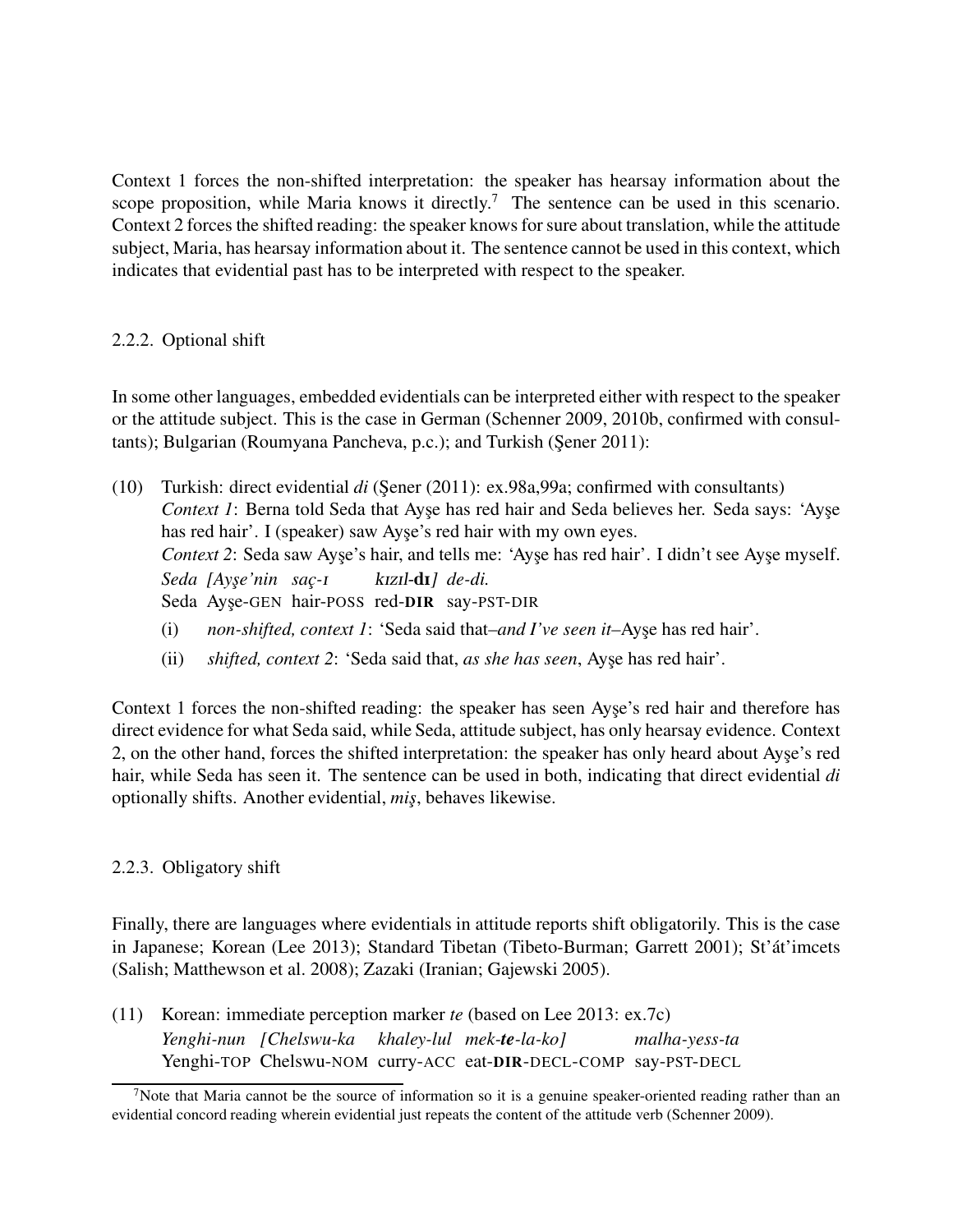- a. non-shifted: #'Yenghi said that*–and I have perceived it–*Chelswu ate the curry'. Infelicity of the follow-up 1 confirms absence of this reading: #But Yenghi did not see or otherwise observe Chelswu eating the curry. She heard about it from his neighbor.
- b. shifted: 'Yenghi said that, *as she has perceived*, Chelswu ate the curry'. Felicity of the follow-up 2 confirms presence of this reading: But I did not see or otherwise observe it.

In this example, different follow-ups probe whether the evidential shifts or not. If it can be speakeroriented, then the attitude subject, Yenghi, does not have to have perceptual evidence for Chelswu's curry-consumption. However, explicitly indicating that Yenghi did not see or otherwise perceive it results in infelicity, as shown in (11a). If *te* can shift, then it is the speaker who does not have to endorse the evidential claim. As shown in (11b), this continuation is felicitous.

### 2.3. Interim summary

In this section, I showed that out of logically possible interpretations only some are available to evidentials across languages. Perspective of the evidential has an impact on which worlds it is evaluated with respect to: (i) speaker-oriented evidentials have to be evaluated in the actual world, which creates an effect of projection, and (ii) subject-oriented evidentials are evaluated with respect to subject's alternative set, which creates an effect of them being in the scope of attitude verb. On top of these constraints, there are also language-specific restrictions. Languages fall into three classes with respect to which perspective evidentials may take:

- (12) A. No evidential shift: Georgian, Bulgarian\*
	- B. Optional evidential shift: German, Turkish, Bulgarian\*
	- C. Obligatory evidential shift: Korean, Japanese, St'át'imcets, Tibetan, Zazaki \* for some speakers

In the next section I discuss how these restrictions are handled by the current theories.

## 3. Previous approaches

I made two empirical observations: (A) some interpretations are systematically absent, and (B) there is cross-linguistic variation in perspectival orientation of evidentials. A is neither discussed nor fully predicted. B is often used as one of the diagnostics used to justify the existence of two semantic classes of evidentials: (i) **modal**: those that operate at the propositional level (Garrett 2001; McCready and Ogata 2007; Matthewson et al. 2008; Lee 2013), and (ii) illocutionary: those that contribute content that is not part of the main assertion (Davis et al. 2007; Faller 2002; Murray 2010, 2014; Koev 2011). Modal evidentials are expected to scopally interact with attitude verbs and shift, while illocutionary evidentials are expected to be non-embeddable semantically and re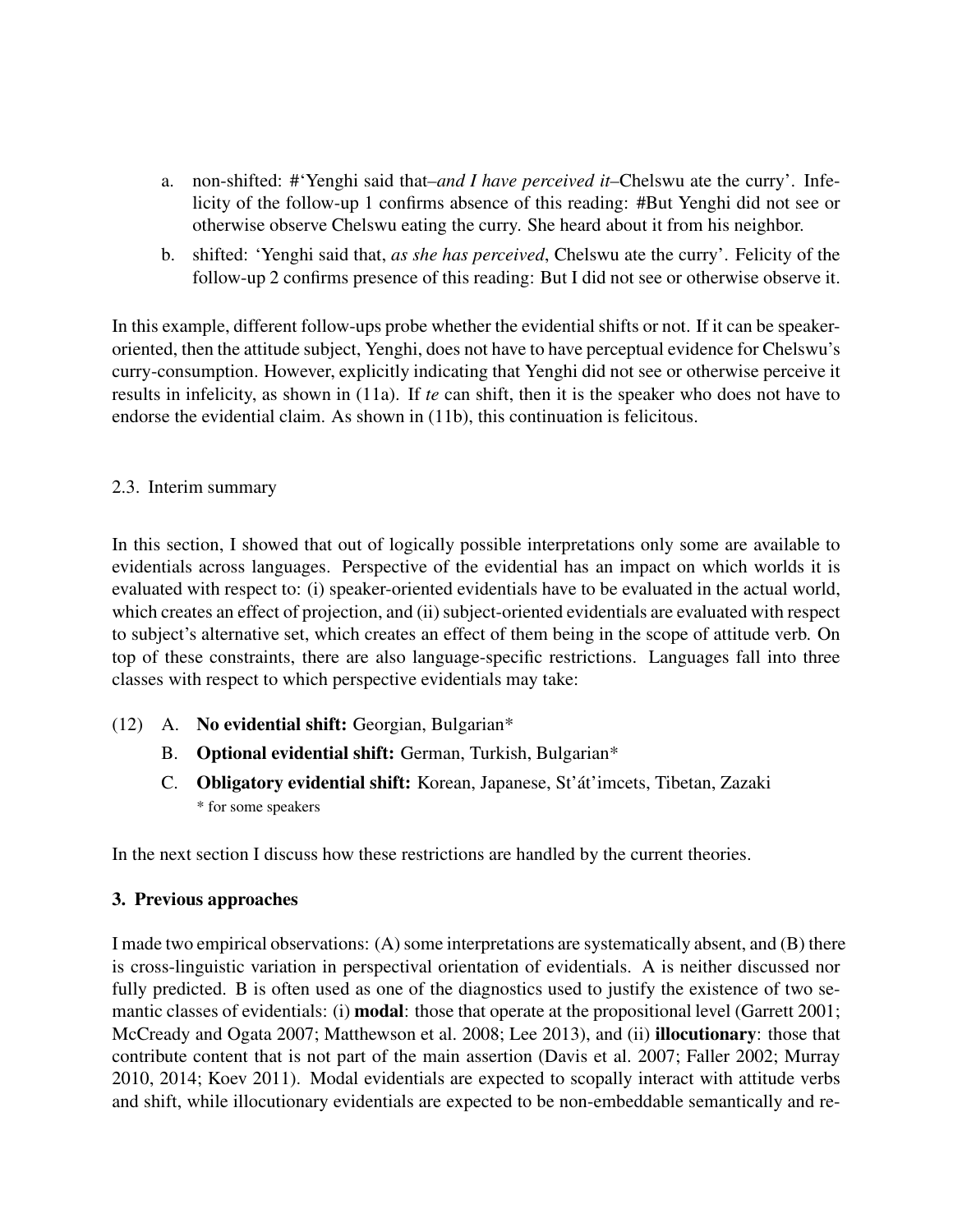main speaker-oriented.

One problem with this view is that there is no independent empirical support for the modal vs. illocutionary distinction above: other tests used in the literature do not in fact distinguish between the two classes (Matthewson 2012), e.g. evidentials across the board do not scopally interact with negation. And if evidential shift is the *only* diagnostic, the modal-illocutionary divide might not be the right way to cut the evidential pie (section 4). Another problem is that for languages with optional evidential shift, we have to postulate systematic lexical ambiguity, e.g. under this view Turkish has a modal *mis¸*, obligatorily shifted, and an illocutionary *mis¸*, obligatorily speaker-oriented. I discuss further issues below.

Modal approaches. Sentences with evidentials carry an *Evidential Requirement (ER)*: they are only felicitous if the proposition expressed by the sentence was acquired in a particular way, e.g. direct perception or hearsay. Most modal approaches model ER as a presupposition (Izvorski 1997; Matthewson et al. 2008; Matthewson 2012; Lee 2013; cf. also von Fintel and Gillies (2010) on *must*). Verbs like 'think' and 'say' "plug" presuppositions. Sentence *Mary thinks that the president of the world is Canadian* does not entail that there is a unique world's president and does not commit the speaker to this view. The expectation is that ER will also be "plugged" in such environments, which under the modal view means that evidentials will be subject-oriented. However, there are languages where evidentials are always speaker-oriented, even under 'say' and 'think', and evidentials in some of these languages (Bulgarian) have received a modal analysis.

At the same time, modal approaches take for granted that modals-in-attitudes always shift, which is motivated by the following examples:

- (13) Scylla thought [that Odysseus' ship might pass Charybdis].
	- a. non-shifted, speaker-oriented: # . . . but Scylla was sure it would pass.
	- b. shifted, subject-oriented: . . . but I was sure it would pass.

To account for (13), modals are analyzed as relativized to an individual: agent of a particular event (Hacquard 2010) or judge (Stephenson 2007). Under both approaches, the variable in the modal has to be bound locally, which predicts (13b) and bans (13a). Subject-orientedness of evidentialsin-attitudes is presumably modelled in the same way as that of modals (it is not explicitly discussed in the literature).<sup>8</sup> However, the landscape of modality is not exhausted by modal auxiliaries in Germanic and Romance. Consider the behavior of *possible* in attributive position:

(14) *Context*: Meaghan and I are lost in the backcountry. We managed to get stranded on a ledge from which we can proceed no further.

<sup>&</sup>lt;sup>8</sup>These approaches partially capture subjectivity in the sense that among subject-oriented interpretations, only such as in (6d) but not as in (6c) will be allowed. However, they also rule out speaker-oriented interpretations altogether since evidentials will be forced to shift in embedded clauses.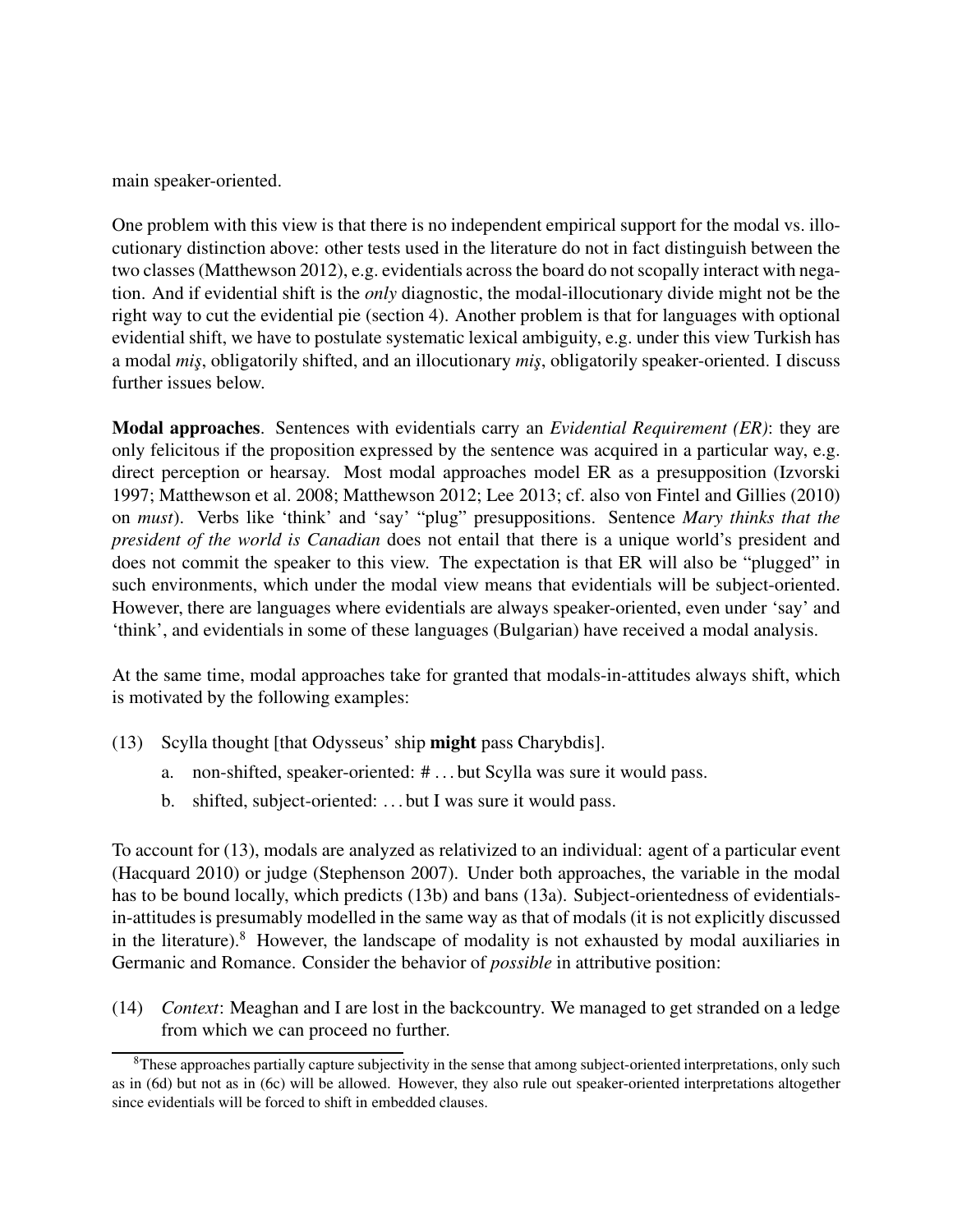Meaghan said that a cliff was overhanging a **possible** escape route.

- a. non-shifted, speaker-oriented: . . . but she thinks that this route that I pointed to will eventually turn into a dead-end.
- b. shifted, subject-oriented: . . . but I think that the route she pointed to will eventually turn into a dead-end.

English modal adjectives do not have to shift. The moral? We know little about the behavior of modals-in-attitudes. The difference between (13) and (14) is likely due to syntax. But automatically assuming that speaker-oriented and subject-oriented evidentials have different syntax will be preliminary at best. Therefore, we cannot outsource evidential shift to Hacquard's or Stephenson's mechanism. More research is needed.

Illocutionary approaches. Koev (2011) argues that Bulgarian evidentials-in-attitudes are obligatorily speaker-oriented (in his dialect) by virtue of being projective (in the sense of Tonhauser et al. 2013). However, appositive relative clauses—classically analyzed as contributing projective content—need not be speaker-oriented (Harris and Potts 2009; Schlenker 2013):

(15) *Context*: My aunt is extremely skeptical of doctors in general.

She says that dentists, who are only in it for the money anyway, are not to be trusted at all. (Harris and Potts 2009: Appendix A, ex.3a)

Provided the alleged parallelism between evidentials and other types of projective content (see also Murray 2010, 2014), we expect evidentials to undergo optional shift but, as I've shown, the expectation is not fulfilled.

To sum up, current theories fall short at explaining universals and variation in evidential shift and make wrong predictions. In the next section, I develop an alternative account that does not make reference to the modal vs. illocutionary distinction.

## 4. Proposal

To recapitulate, there are two main sets of facts that I aim to account for. First, some of the logically possible interpretations are not attested for evidentials-in-attitudes: namely, ones where having information source is ascribed to the evidential origo by a third party. Second, there is cross-linguistic variation in who can be the evidential origo in attitudes: in some languages, it has to the speaker, while in some others, it can or must be the attitude subject.

Before I proceed, two background assumptions need to be made (Anand 2006; Anand and Nevins 2004). (i) Attitude predicates quantify over indices (rather than (centered) worlds).<sup>9</sup> (ii) An index

 $^{9}$ In a similar system in (Schlenker 2003; Sudo 2012) attitude predicates directly manipulate contexts.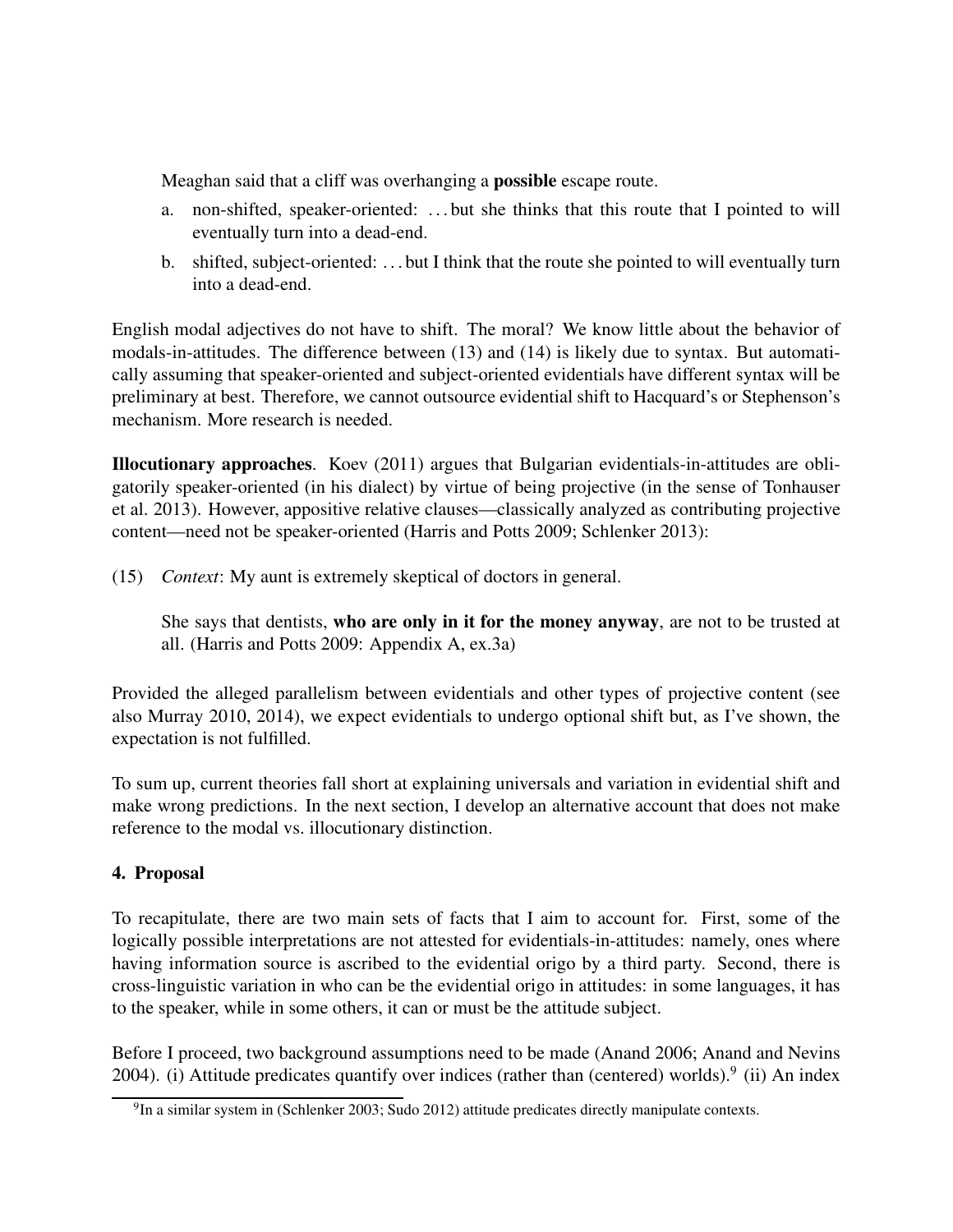is an object of type *k*, same as context, and includes information about the circumstance of a speech act such as e.g. speaker and world. This will become important when I discuss evidential shift in 4.2.2.<sup>10</sup> In matrix cases, index and context are the same.

(16) 
$$
i_k = c^* = \langle author, hearer, \ldots, world \rangle
$$

This gives the following semantics for an attitude predicate such as 'think' and a sentence with it:

- (17) a. [[think]<sup>[c,i,g</sup> =  $\lambda \phi_{k,t}$ ,  $\lambda x_e$ .  $\forall i'$  compatible with what x thinks at i,  $[\![\phi]\!]^{c,i',g}$ 
	- b. [ Meaghan thinks that I am a space alien  $\int_{0}^{c,i,g}$  $\stackrel{\circ}{=}$   $\forall i'$  compatible with what Meaghan thinks at i, [I am a space alien  $\int_{0}^{c_i i', g}$ = 1 iff AUTHOR(c) is a space alien at  $i' = 1$  iff the speaker is a space alien at i'

Intensional operators such as 'think' manipulate the index parameter. The context parameter, on the other hand, remains intact in the scope of attitude predicates and expressions such as *I*, which are sensitive to context, do not change their reference, as in (17b). The context parameter can only be manipulated by *monsters*, to be discussed later in section 4.2.

### 4.1. Universals: subjectivity

I argue that evidentials, together with e.g. epistemic modals and taste predicates, belong to the class of *subjective* expressions whose truth is relativized to some individual and therefore cannot be evaluated externally. The formal implementation is as follows. I analyze evidentials as selfascriptions of the property of acquiring the scope proposition in a particular way lexically specified by the evidential. I also add one more individual coordinate to the context: *origo*, responsible for whose information source is reflected by the evidential. We need both *author* and *origo* because they are sensitive to different operators, see 4.2.2 below.

Just like other perspective-sensitive phenomena, evidentials obey the speaker default:

(18) ORIGO $(i)$  = AUTHOR $(i)$ 

Consider the lexical entry for the reportative use of the non-shifting Georgian evidential past below:

<sup>&</sup>lt;sup>10</sup>Anand and Nevins (2004) provide conceptual arguments from attitudes 'de se' as to why index includes more than just time and world: obligatorily 'de se' expressions such as PRO can be analyzed as making reference to the individual coordinates, which immediately accounts for lack of 'de re' interpretations.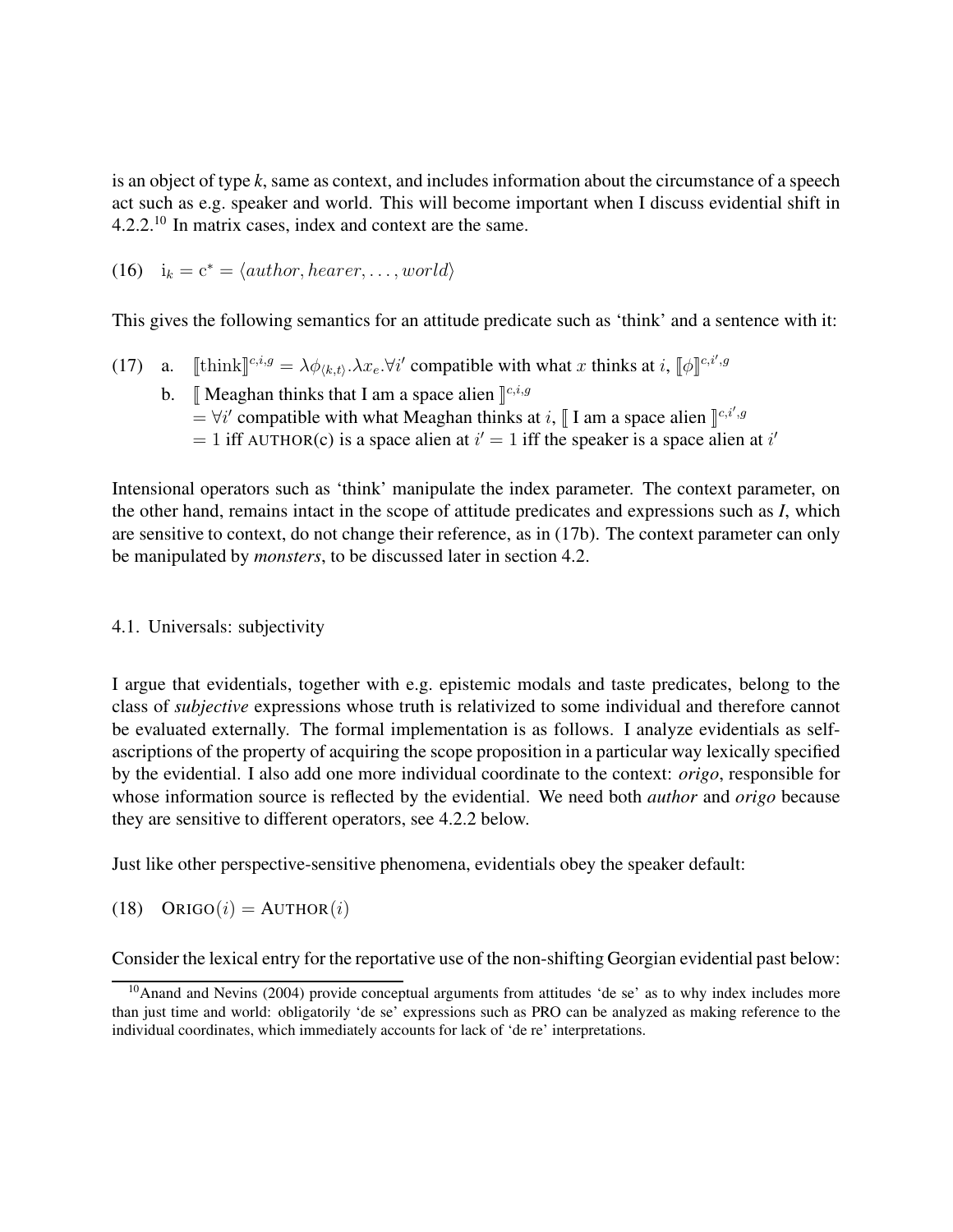(19) 
$$
[\mathbf{E} \mathbf{V} \cdot \mathbf{P} \mathbf{S} \mathbf{T}_{\text{REF}}]^{c,i,g} = \lambda p \cdot p \land \forall \langle x', w' \rangle \in \mathbf{D} \mathbf{O} \mathbf{X}_{\text{Origoc},w_c} : \mathbf{H} \mathbf{E} \mathbf{A} \mathbf{R}(x', w')(p)
$$

(19) says that the evidential asserts (a) its scope proposition<sup>11</sup> and (b) that in all world-individual pairs compatible with what the evidential origo  $Oriqo_c$  believes in the world of evaluation  $w_c$ , individual  $x'$  that the origo identifies as themselves in  $w'$  heard p. This is a departure from a more standard treatment of evidential requirement as not-at-issue (see section 3).

This analysis does double duty. First, (19) takes care of the first grey cell in (5) and the non-attested reading in (6b). It straightforwardly accounts for the fact that evidentials-in-attitudes cannot be used in scenarios when having information source for  $p$  is ascribed to the origo by a third party: evidentials are only felicitous just in case the origo believes of themselves that they have a particular information source for p (to put it differently, origo is a *de se* individual). Here is a derivation for (7), whose translation is repeated below:

- (20) a. Maria thinks that  $[EV.PST_{REF}$  [Natasha knows Georgian]] = self-ascribed: 'Maria thinks that—*and I was told it*—Natasha knows Georgian'.  $\neq$  non-self-ascribed: # 'Maria thinks that *I was told that* Natasha knows Georgian'.
	- b.  $\forall i'$  compatible with what Maria thinks at i, [[EV.PST<sub>REP</sub> [N. knows G.]]  $\int_{0}^{c_i i', g_j}$  $= 1$  iff N. knows G. at  $i' \wedge \forall \langle x', w' \rangle \in \text{DOX}_{Orig_{o_c}, w_c}$ : HEAR $(x', w')$  (N. knows G.)  $= 1$  iff N. knows G. at  $i' \wedge I$  believe at i that I heard that N. knows G.

Second, the semantics in (19) has another empirical advantage: it immediately accounts for the fact that ER cannot be challenged or denied in the subsequent discourse. For instance, sentences with hearsay evidentials cannot be replied to with 'No, you were not told so'. This property of *nonchallengeability* has been attributed to the not-at-issue status of ER (e.g Murray 2014). However, (not-)at-issueness does not have to correlate with (non-)challengeability: first-person belief reports (e.g. *I am sure there is life on Venus*) are not challengeable yet clearly at-issue. At the same time, subjective expressions are non-challengeable by definition. Under my analysis, it falls out naturally since origo is the one and only authority over their epistemic state. *Premises* for having a belief can be challenged, just like premises for an evidential statement (Faller 2006; Matthewson 2012), but not the very fact of holding some belief. For instance, if my addressee believes my information source is not trustworthy, they can challenge said source and thus cast doubt on the validity of my claim, but that does not challenge holding some belief unless I decide to revise it later.

Previous approaches do not connect lack of some interpretations in embedded clauses and nonchallengeability in matrix cases. The approach I advocate derives both properties from the same source, subjectivity, and also does not postulate any additional dimension of meaning that is not obviously motivated empirically (cf. discussion in Schlenker 2013).<sup>12</sup>

 $11$ It has been argued (see e.g. Faller 2002; Murray 2010) that evidentials differ in whether they assert their scope proposition (direct evidentials) or its modalized version (indirect evidentials), or merely present it (reportatives). For my current purposes, strength of evidential statements is irrelevant so I ignore this issue.

 $12$ Further empirical support for subjectivity of evidentials comes from the fact that evidentials across the board are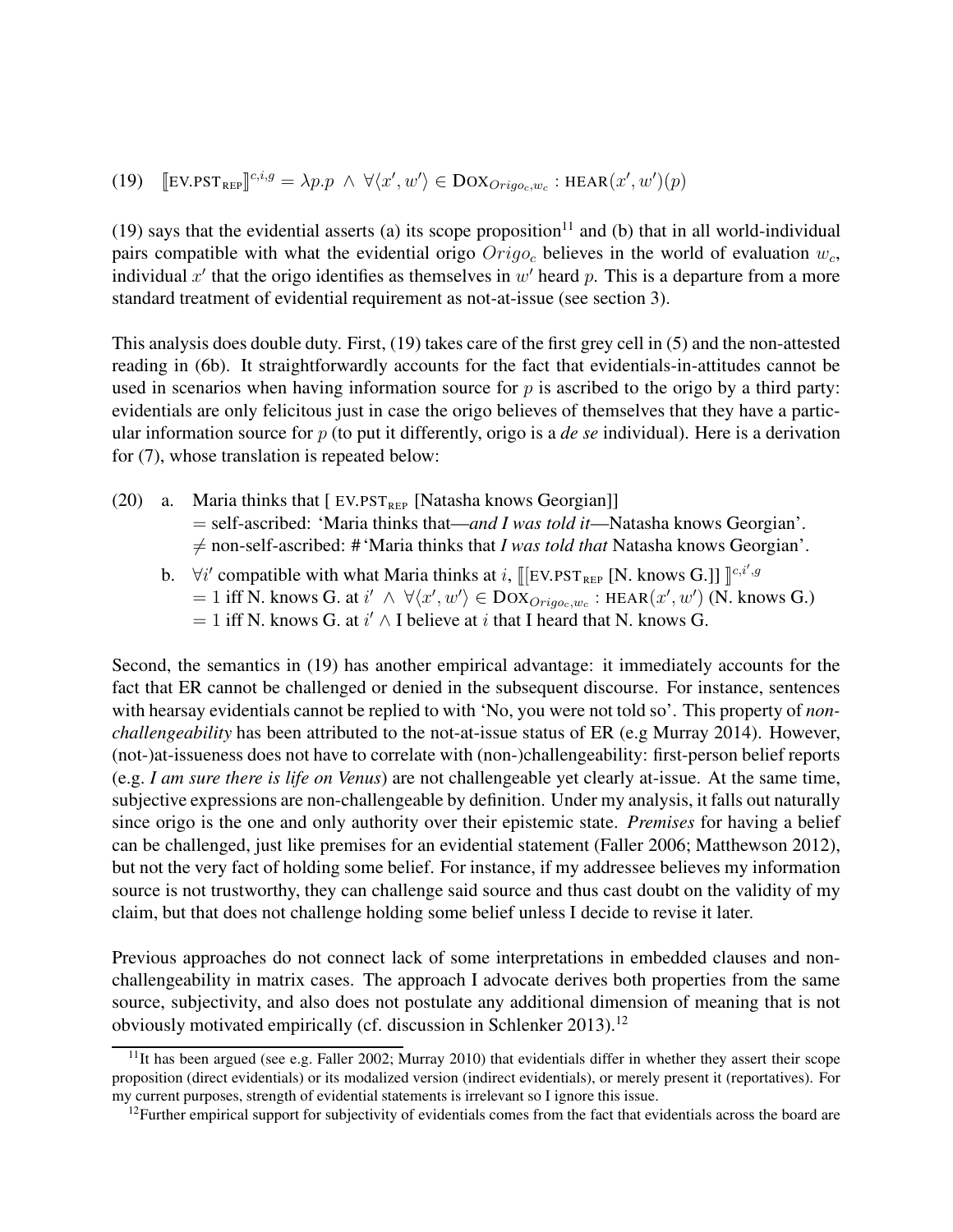#### 4.2. Variation: shifted indexicality

The analysis above is incomplete without an account of the cross-linguistic variation in evidential shift. To this end, I propose that *origo* is a shiftable indexical. The emerging typology of languages vis-a-vis evidential shift (12) closely resembles the typology of languages vis-a-vis shift of indexical pronouns such as *I*:

- (21) A. No pronominal shift: English; French; Russian; ...
	- B. Optional pronominal shift: Aghem, Amharic (Schlenker 2003, secondhand data); Catalan Sign language (Quer 2005); Japanese (Sudo 2012); Korean (Park 2014); Kurmanji (Koev 2013); Mishar Tatar (Podobryaev 2014), Navajo (Speas 1999); Nez Perce (Deal 2014); Slave (Rice 1986); Tamil (Sundaresan 2012); Turkish (Gültekin Sener and Sener 2011; Özyildiz 2013); Zazaki (Anand and Nevins 2004)
	- C. Obligatory pronominal shift: Balkar (Koval 2014); Matses (Munro et al. 2012); Uyghur (Shklovsky and Sudo 2014)

Configurations with the shifted *I* somewhat resemble the English *Meaghan thought:* " $I_{M_{\text{p}} \rightarrow \text{sp}}$ " *should fight the patriarchy"*, except that in English it is only possible in quotation. In languages in (21B, 21C), indexical shift also occurs in bona fide embedded clauses, as evidenced by e.g. availability of cross-clausal dependencies (see (Munro et al. 2012) for an overview of diagnostics).

Just like pronominal shift, evidential shift is confined to attitudinal complements and is not sensitive to the perspectival center introduced by experiencer PPs or across sentence boundary:<sup>13</sup>

| (22) | Turkish                 |                                                                                                                                             |               |  |  |
|------|-------------------------|---------------------------------------------------------------------------------------------------------------------------------------------|---------------|--|--|
|      | babam-la konuş-tu-m     |                                                                                                                                             |               |  |  |
|      |                         |                                                                                                                                             |               |  |  |
|      | 'I spoke to my father'. |                                                                                                                                             |               |  |  |
|      |                         | a. saat iki-de gel-eceğ-im<br>time two-LOC come-FUT-1SG<br>(i) non-shifted: 'I'm coming at 2'; (ii) #shifted: 'He's coming at $2'$ .        | [Pronouns]    |  |  |
|      | b.                      | hastalan- <b>miş</b><br>get.sick-EV.REP.3SG<br>(i) non-shifted: 'He is sick, I was told'; (ii), #shifted: 'He is sick, my father was told'. | [Evidentials] |  |  |

In the example above, neither the shiftable pronoun nor the evidential can refer to *babamla* 'father'

judged true in Gettier scenarios. Unfortunately, there is no space here for a more thorough discussion.

 $13$ Supplements, on the other hand, can shift in such environments (Harris and Potts 2009), which is another argument that casts doubt on the analyses treating evidentials on a par with them, see section 3.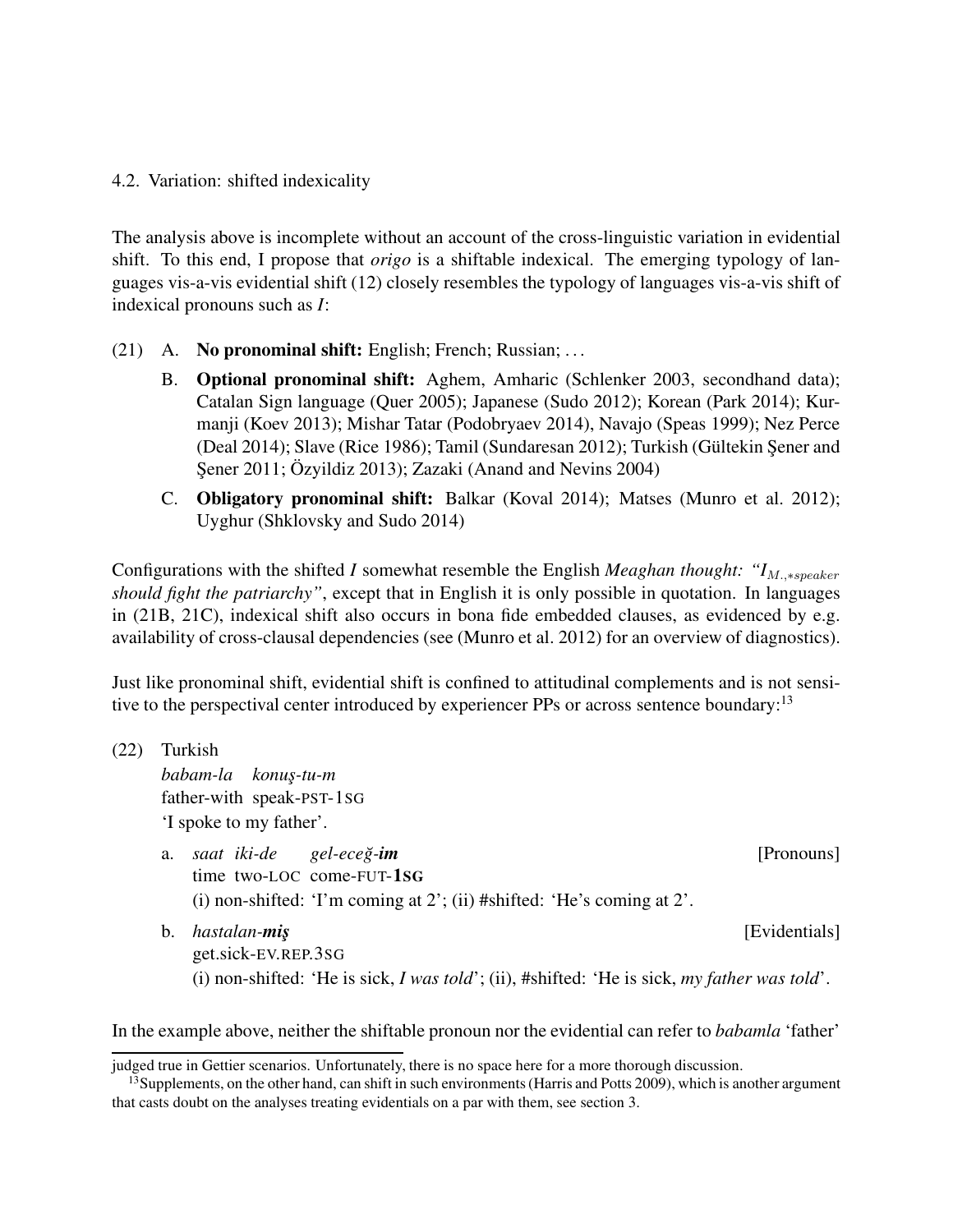introduced in the previous sentence.

4.2.1. Pronominal indexical shift in a nutshell

Two major families of approaches to pronominal indexical shift differ, in particular, in the locus of cross-linguistic variation. For Schlenker (2003) and von Stechow (2002) (modulo differences in the formal implementation), *I* in e.g. English can only be bound globally by the matrix context while the Amharic *I* can be in addition bound locally, which results in shifting to the author of the reported context. I will call it the binding approach. An alternative analysis (Anand and Nevins 2004; Shklovsky and Sudo 2014) maintains uniform binding conditions and attributes the variation to the presence or absence of a context-shifting operator  $\mathcal{A}$ , the monster, in the lexicon of a given language: English does not have it while Amharic does, which results in shifting. The monster takes the context parameter of its sister and overwrites it with the index parameter:

(23) 
$$
\mathbb{R} \otimes \phi_{k,t} \mathbb{L}^{c,i,g} = \mathbb{I} \phi \mathbb{I}^{i,i,g}
$$

Given that the index parameter is the one affected by intensional operators (see (17a)), indexical elements in  $\phi$  such that it is in the scope of an attitude verb change their reference whenever the monster is present in the same clause. The empirical advantage of the operator approach comes from restrictions associated with indexical shift. The binding approach predicts that sentences with two indexicals are four-way ambiguous. But e.g. Zazaki clausemate indexicals either all shift or do no shift at all:

|  | (24) pseudo-Zazaki: I, Natasha, tell Kavita: "Meaghan told Kathleen $[_{CP} I$ admire you]". |  |  |  |
|--|----------------------------------------------------------------------------------------------|--|--|--|
|--|----------------------------------------------------------------------------------------------|--|--|--|

|                               | $  I = AUTHOR(c*) = N. I = AUTHOR(c') = M.$ |              |
|-------------------------------|---------------------------------------------|--------------|
| you= $H_{EARER}(c^*)$ =Kavita |                                             | $(\because)$ |
| you= $HEARENT(c')$ =Kathleen  | $(\ddot{\bm{z}})$                           |              |

This effect, dubbed *Shift-Together*, falls out naturally under the operator approach. When the monster is present, everything in its scope has to shift: [att.verb  $\lceil_{CP} \mathcal{Q} \rceil$ ] admire you]]. For ramifications and other advantages, see Anand (2006); Sudo (2012).

### 4.2.2. Evidential shift

Sauerland and Schenner (2007) analyze Bulgarian reportative as a non-shiftable indexical that can only be bound by the matrix context. Extended to other languages, this analysis gives a Schlenker/von Stechow view on evidential shift (adopted by Şener (2011) for Turkish). Based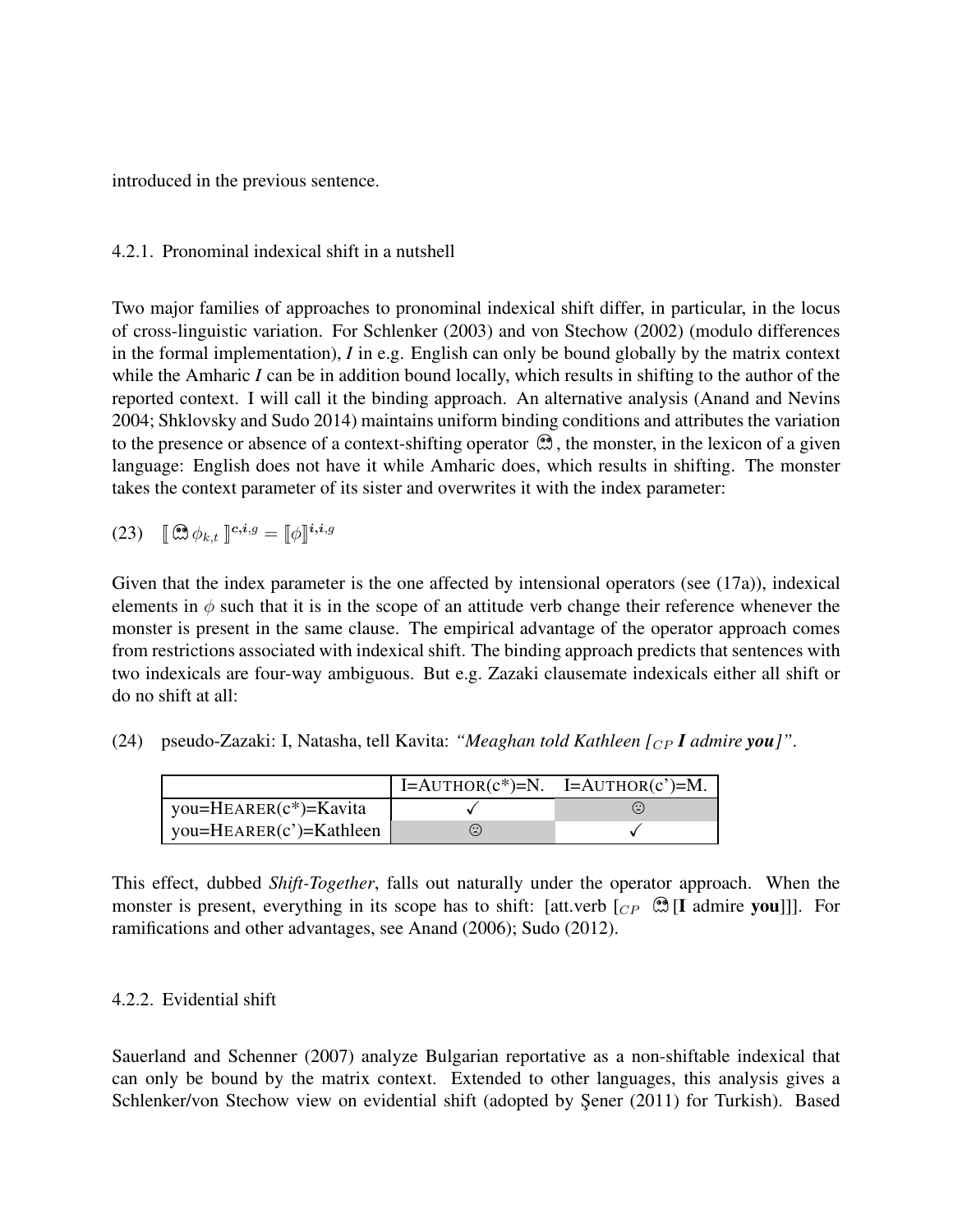on the restrictions on evidential shift and their similarities to restrictions on pronominal shift, I opt for the operator approach. I propose that evidential-shifting languages have the following operator in their lexicon, modelled after context-shifters in (Anand and Nevins 2004; Deal 2014):

(25) 
$$
\left[\begin{matrix} \bigotimes_{EV} \phi_{k,t} \end{matrix}\right]^{(Author_c, Origoc, ..., w_c), i, g} = \left[\begin{matrix} \phi \end{matrix}\right]^{(Author_c, Origoi, ..., w_c), i, g})
$$

The sole function of monsters is to overwrite context coordinate(s), this is why it was important to ensure that index and context are of the same type. The evidential monster  $\mathcal{R}_{EV}$  takes the *Origo* coordinate of the context parameter ORIGO(c) and changes it to the *Origo* coordinate of the index parameter  $ORIGO(i)$ , while everything else remains the same. Given that  $ORIGO(i)=AUTHOR(i)$ (speaker default in  $(18)$ ), in attitudinal complements this results in the evidential shift to the attitude subject whenever the monster is present:

(26) 
$$
\text{[think} \otimes_{EV} \phi_{k,t} \text{]}^{\langle \text{Author}_c, \text{Origoc}, \dots, w_c \rangle, i,g} = \lambda x. \forall i' \in \text{DOX}_{x,w_c}: \text{[0]} \forall x \in \text{POX}_{x,w_c} \forall x \in \text{POX}_{x,w_c} \forall x \in \text{POX}_{x,w_c} \forall x \in \text{POX}_{x,w_c} \forall x \in \text{POX}_{x,w_c} \forall x \in \text{POX}_{x,w_c} \forall x \in \text{POX}_{x,w_c} \forall x \in \text{POX}_{x,w_c} \forall x \in \text{POX}_{x,w_c} \forall x \in \text{POX}_{x,w_c} \forall x \in \text{POX}_{x,w_c} \forall x \in \text{POX}_{x,w_c} \forall x \in \text{POX}_{x,w_c} \forall x \in \text{POX}_{x,w_c} \forall x \in \text{POX}_{x,w_c} \forall x \in \text{POX}_{x,w_c} \forall x \in \text{POX}_{x,w_c} \forall x \in \text{POX}_{x,w_c} \forall x \in \text{POX}_{x,w_c} \forall x \in \text{POX}_{x,w_c} \forall x \in \text{POX}_{x,w_c} \forall x \in \text{POX}_{x,w_c} \forall x \in \text{POX}_{x,w_c} \forall x \in \text{POX}_{x,w_c} \forall x \in \text{POX}_{x,w_c} \forall x \in \text{POX}_{x,w_c} \forall x \in \text{POX}_{x,w_c} \forall x \in \text{POX}_{x,w_c} \forall x \in \text{POX}_{x,w_c} \forall x \in \text{POX}_{x,w_c} \forall x \in \text{POX}_{x,w_c} \forall x \in \text{POX}_{x,w_c} \forall x \in \text{POX}_{x,w_c} \forall x \in \text{POX}_{x,w_c} \forall x \in \text{POX}_{x,w_c} \forall x \in \text{POX}_{x,w_c} \forall x \in \text{POX}_{x,w_c} \forall x \in \text{POX}_{x,w_c} \forall x \in \text{POX}_{x,w_c} \forall x \in \text{POX}_{x,w_c} \forall x \in \text{POX}_{x,w_c} \forall x \in \text{POX}_{x,w_c} \forall x \in \text{POX}_{x,w_c} \forall x \in \text{POX}_{x,w_c} \forall x \in \text{POX}_{x,w_c} \forall x \in
$$

At the same time, reference of indexical elements sensitive to other context coordinates is intact (see discussion at the end of this section). Other monsters overwrite other coordinates.

In optional-shift languages such as Turkish,  $\mathcal{B}_{EV}$  can be present or absent in the structure. In obligatory-shift languages such as Korean, it is always present. Assuming that evidentials only differ in the type of evidential requirement, they receive a lexical entry similar to one in (19). This gives the following derivation for (11), whose translation is repeated below:

- (27) a. Korean: Yenghi said [TE [Chelswu ate the curry]] = Yenghi said that, *as she perceived*, Chelswu ate the curry.
	- b.  $\forall i'$  compatible with what Y. said at i,  $[\mathbb{Q}_{EV}$  [TE [Ch. ate the curry]]  $\int_{A_c}^{A_c}$   $Origo_c$ ,...,w<sub>c</sub>),i',g  $=\left[\right] [\text{TE} [\text{Ch. ate the curry}]] \right]^{(A_c, *Origo*<sub>i</sub>, ..., w_c), i', g)}$ 
		- = 1 iff Ch. ate the curry at  $i' \wedge \forall \langle x', w' \rangle \in \text{DoX}_{\text{Orig0}_i', w_c}: \text{PERC}(x', w')$  (Ch. ate curry)  $= 1$  iff Ch. ate the curry at  $i' \wedge Y$ . believes at i having perceived that Ch. ate the curry

Note that the second grey cell in (5) (and also 6c) is taken care of. The evidential is felicitous so long it is Yenghi and no one but Yenghi who ascribes having perceived  $p$  to herself.

Applied to evidential shift, the operator approach provides similar advantages over the binding approach as when applied to pronominal shift. First, like most pronominal indexicals (except in some Sign Languages under Role Shift, e.g. Quer 2005), evidentials exhibit *Shift-Together*: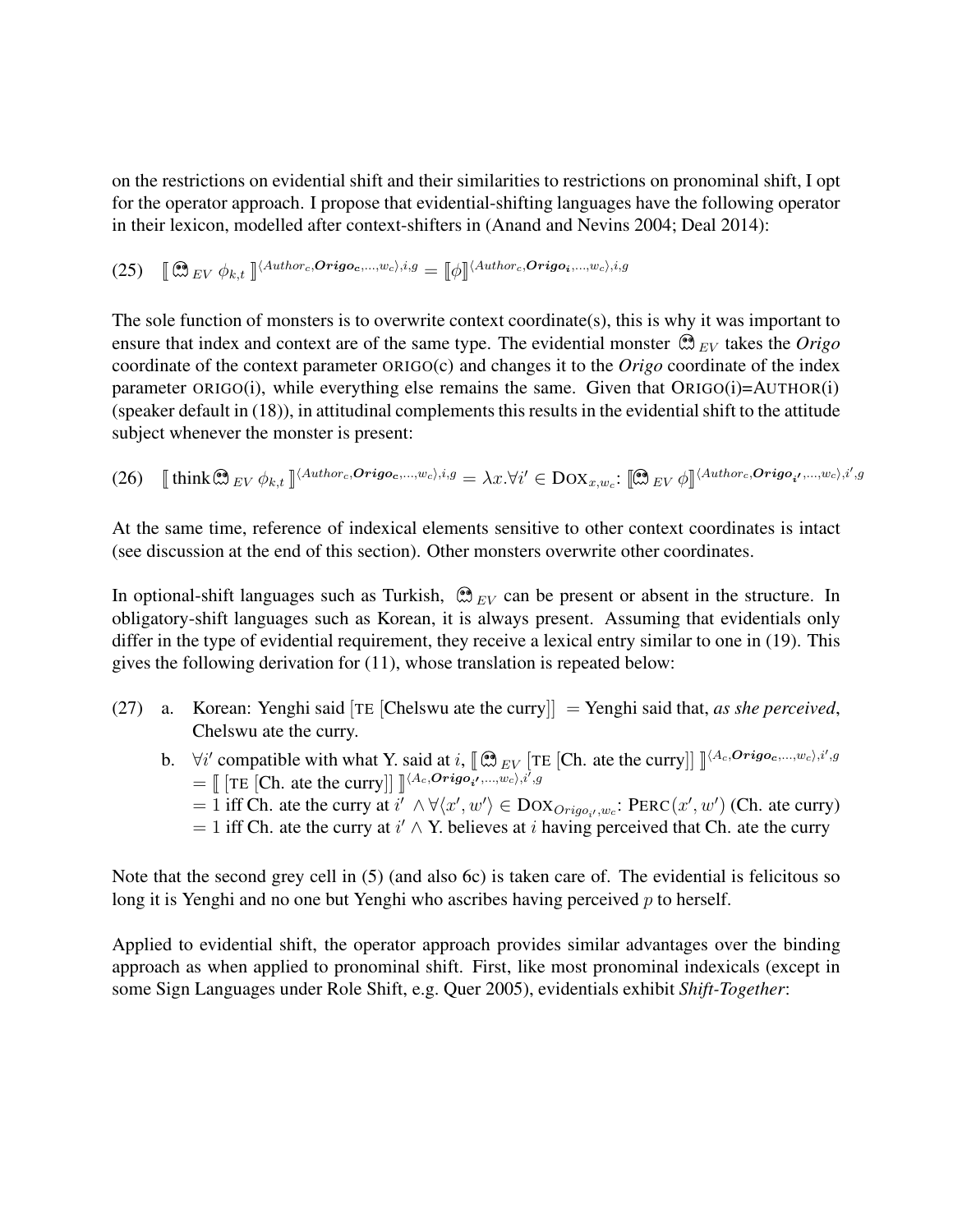#### (28) Bulgarian

*Context*: I'm exchanging news with Maria, we're discussing our cohort. I was mostly in touch with Jane and tell Maria that she lives in Japan. She was in touch with Lisa who is in Canada. Later on, Maria's mom joins us. Maria tells her: "Jane lives in Japan and Lisa lives in Canada".

Speaker: direct information about  $p = '$ Jane lives in Japan', hearsay about  $q = '$ Lisa lives in Canada'; Maria: hearsay about  $p$ , direct about  $q$ 

*Maria kaza na majka si che [Dzhein zhivee-l-a v Yaponia] i* Maria said to mother her that [Jane live-EV-F in Japan] and [Lisa live-EV-F *[Lisa zhivee-l-a v Kanada]*

in Canada]

- (i) expected mismatch interpretation: # 'Maria told her mother that, *as she was told*, Jane lives in Japan and—*as I was told*—Lisa lives in Canada'.
- (ii) only the concord interpretation (both non-shifted): The speaker is reporting a speech event (what Maria said) of the form  $p \wedge q$ .

Second, evidential shift is confined to a very particular set of verbs. In Korean, an obligatoryshift language, evidentials are only licensed under 'say' (Lim 2010). In Standard Tibetan, another obligatory-shift language, it occurs under 'say' and predicates that take a complementizer derived from 'say' (Garrett 2001). In Bulgarian, while both 'think' and 'say' license embedded evidentials, only the latter licenses the shifted interpretation. The same is true for pronominal shift, which is almost exclusively licensed under 'say', plus sometimes other communication predicates and 'think' (see (Sundaresan 2012) for an overview). The binding view predicts uncondional shift under all attitude predicates, given that their semantics is uniform. The operator view allows more space for variation, e.g. it is possible to formulate the restriction in terms of selection. I leave the precise formulation of the distribution of monsters for future research.

One might righteously wonder: why not just say that origo is shifted by the same operator that shifts the author coordinate? In other words, why multiply monsters? The shifting behavior of evidentials and indexicals in languages where both shift (Korean, Turkish) is not uniform. For instance, in Korean evidential shift is obligatory while pronominal shift is optional. Furthermore, there is no interaction between evidential and pronominal shift, which would be expected were both shifts due to the same monster. Despite the obligatory shift of *te*, both shifted (triggered by  $\mathcal{D}_{PER}$ , Park 2014) and non-shifted interpretations of the first person pronoun are allowed:

(29) Korean

*Yenghi-nun [John-i* Yenghi-TOP John-NOM I-ACC see-DIR-DECL-COMP say-PST-DECL *na-lul po-te-la-ko] malha-yess-ta*

a. non-shifted: 'Yenghi said that, *as she perceived*, John saw me'.  $\forall i'$  compatible with what Y. said at i,  $\left[\mathcal{B}_{EV}\left[\text{TE}\left[\text{J}. \text{ saw me}\right]\right]\right]^{(A_c, Origo_c, ..., w_c), i', g)}$  $=\llbracket [\text{TE}[\text{J. saw me}]] \rrbracket^{\langle A_c, Origo_{i'}, ..., w_c \rangle, i', g}$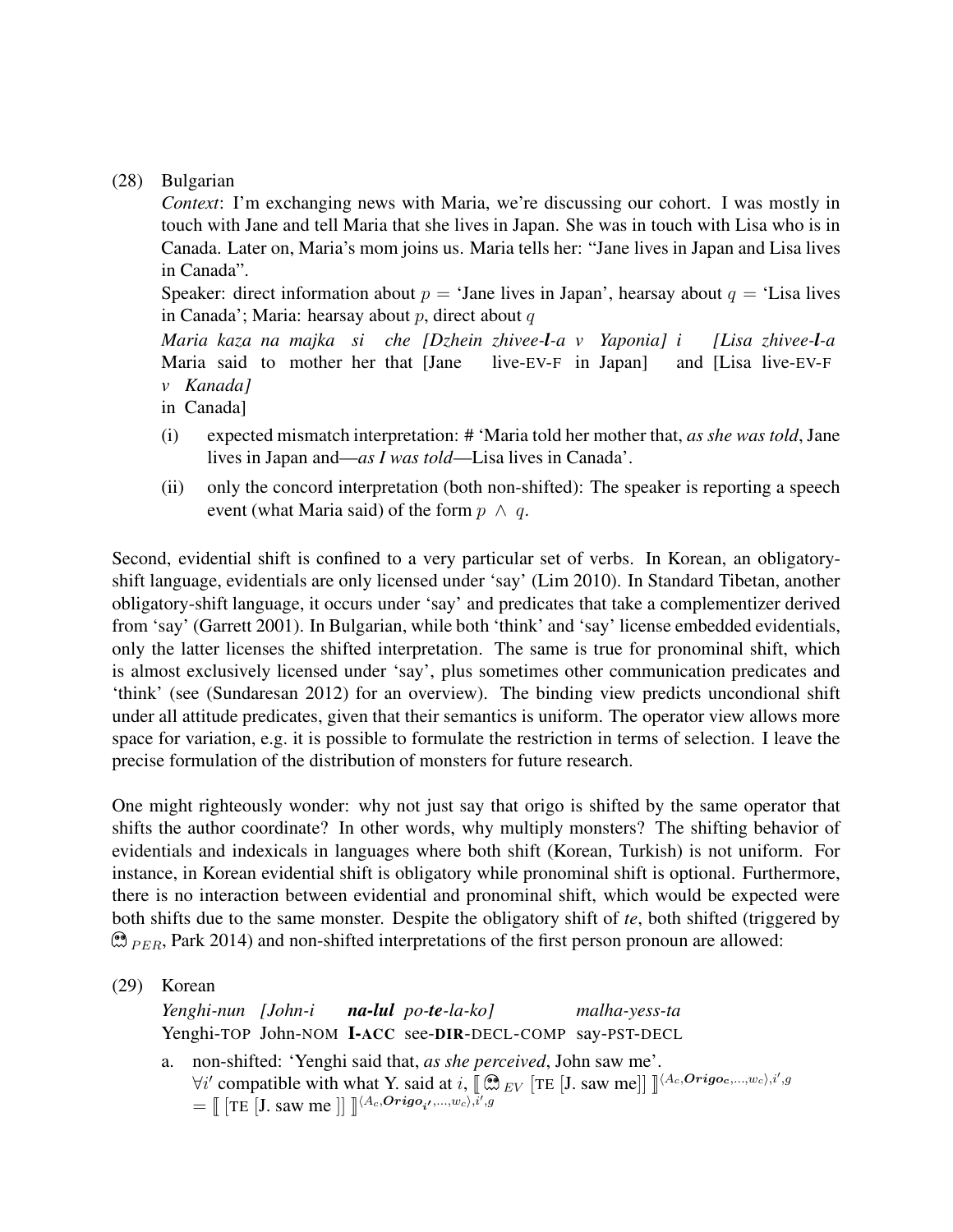$j = 1$  iff J. saw AUTH(c) at  $i' \wedge \forall \langle x', w' \rangle \in \text{DoX}_{Orig_{i'},w_{c}} : \text{PERC}(x', w')$  (J. saw AUTH(c))  $= 1$  iff J. saw the speaker at  $i' \wedge Y$ . believes at i having perceived that J. saw the speaker

b. shifted: 'Yenghi<sub>i</sub> said that, *as she perceived*, John saw her<sub>i</sub>'.  $\forall i'$  compatible with what Y. said at i,  $[\mathbb{C} \otimes_{EV} \mathbb{C} \otimes_{PER} [\text{TE} [J]$ . saw me]]  $]^{(A_c,Orig_{oc, ..., w_c), i', g}$  $=\left[\right.\left(\stackrel{\textcircled{\textcircled{\textcirc}}}{\mathcal{P}}_{ER}\right.\left[TE\left[\text{J. saw me}\right]\right]\left.\right]\left[\left(A_c,Orig_{a'_1},...,w_c\right), i', g\right]$  $=\prod_{i=1}^{\infty} \left[ \text{TE} \left[ \text{J. saw me} \right] \right] \int_{0}^{\infty} \langle A_{i'}, \overrightarrow{Or} \text{igo}_{i'}, ..., w_{c} \rangle$  $j=1$  iff J. saw AUTH(i') at  $i'\wedge \forall \langle x',w'\rangle \in \mathrm{DOX}_{Origo_{i'},w_{c}}: \mathrm{PERC}(x',w')$  (J. saw AUTH(i'))  $= 1$  iff J. saw Yenghi at  $i' \wedge$  Yenghi believes at i having perceived that J. saw the Yenghi

Indexical expressions are overall not homogenous, in particular, behavior of personal and adverbial indexicals is not uniform. In Korean (Park 2014) and Nez Perce (Deal 2014), they only exhibit *Shift-Together* within one group (*I* plus *you*, *here* plus *now*) but not across groups (*I* plus *here* is four-way ambiguous, unlike in Zazaki). In Hebrew and English Free Indirect Discourse, only adverbial indexicals shift while personal ones stay faithful to the original context of utterance (Sharvit 2008). That said, it is not surprising that evidentials do not pattern together with other indexicals.

### 4.3. Interim summary

This section offers a formal account of evidentials-in-attitudes. I argue that the evidential requirement is a belief report. This captures the subjectivity of evidentials that manifests itself in two ways: (i) lack of interpretations in embedded clauses such that someone ascribes having information source for  $p$  to the origo, (ii) non-challengeability of evidentials, i.e. impossibility to cast doubt on, or deny, origo's having information source for  $p$ . To account for the cross-linguistic variaion in evidential shift, I argue that origo is a shiftable indexical that can only be shifted by a dedicated context-overwriting operator  $\mathcal{D}_{EV}$  present in the lexicon of some languages. When faced with restrictions on shift such as the limited set of predicates that license it or *Shift-Together*, the operator approach fares better than the binding analysis, both for evidentials and pronouns.

### 5. Conclusion

The goal of this paper was to tackle the interpretations of evidentials-in-attitudes. It was previously observed that in some languages, evidentials shift, while in some others, they don't. This has been attributed to the semantic variation in evidentials. I argue that shifted evidentiality is a variety of shifted indexicality, thus reducing a case of the apparent semantic variation in evidentials to variation in the lexicon. While there is little empirical support for the semantic non-uniformity of evidentials, *some* machinery to account for pronominal indexical shift is required independently, therefore this approach is better on the grounds of parsimony.

Needless to say, there are many open questions left. One such question is the status of origo. If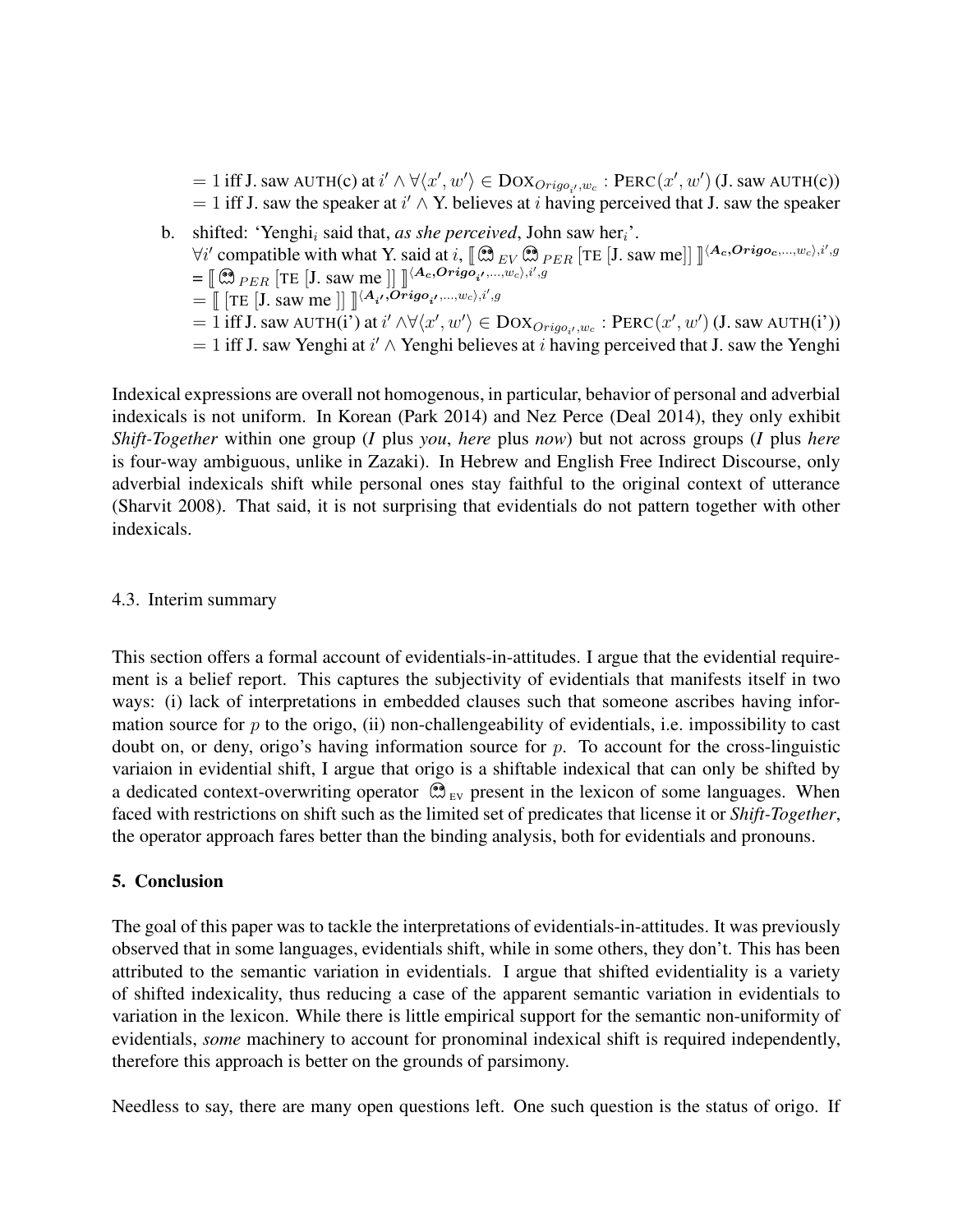it is not the author, maybe it is the judge? I purposefully refrained from bringing this up thus far. Stephenson (2007) uses the judge for taste predicates and epistemics, Pearson (2013) defends a judge-free view on taste predicates, and the jury is still out for the context-dependende of epistemics. This organically leads us to the second question: what is the place of evidentials among other perspective-sensitive phenomena? Finally, what is the connection between shift in attitudes and shift in questions and where does the curious inability of pronominal indexicals to shift in questions stem from? The quest for answers takes me well beyond the confines of this paper.

#### References

Anand, P. (2006). *De de se*. Ph. D. thesis, MIT.

Anand, P. and A. Nevins (2004). Shifty operators in changing contexts. In *SALT 14*.

- Davis, C., C. Potts, and M. Speas (2007). The pragmatic values of evidential sentences. In *SALT 17*.
- Deal, A. R. (2014). Nez Perce embedded indexicals. In *SULA 7*.
- Faller, M. (2002). *Semantics and pragmatics of evidentials in Cuzco Quechua*. Ph. D. thesis, Stanford.
- Faller, M. (2006). Evidentiality above and below speech acts. In *Functions of Language*, Volume Special issue.
- von Fintel, K. and A. S. Gillies (2010). Must . . . stay . . . strong! *NLS 18*(4).
- Gajewski, J. (2005). Evidentiality in Zazaki. Unpublished manuscript.
- Garrett, E. J. (2001). *Evidentiality and Assertion in Tibetan*. Ph. D. thesis, UCLA.
- Gültekin Şener, N. and S. Şener (2011). Null subjects and indexicality in Tukish and Uyghur. In *WAFL 7*.
- Hacquard, V. (2010). On the event relativity of modal auxiliaries. *NLS 18*(1).

Harris, J. A. and C. Potts (2009). Perspective-shifting with appositives and expressives. *L&P 32*(6).

- Izvorski, R. (1997). The present perfect as an epistemic modal. In *SALT 12*.
- Koev, T. (2011). Evidentiality and temporal distance learning. In *SALT 21*.

Koev, T. (2013). *Apposition and the structure of discourse*. Ph. D. thesis, Rutgers.

- Koval, P. (2014). Indexical shifting in Balkar. Unpublished manuscipt.
- Lee, J. (2013). Temporal constraints on the meaning of evidentiality. *NLS 21*(1).
- Lim, D. S. (2010). *Evidentials as interrogatives: a case study from Korean*. Ph. D. thesis, USC.
- Matthewson, L. (2012). Evidence about evidentials: Where fieldwork meets theory. In *Empirical Approaches to Linguistic Theory: Studies in Meaning and Structure*.
- Matthewson, L., H. Davis, and H. Rullman (2008). Evidentials as epistemic modals: Evidence from St'át'imcets. In *Linguistic Variation Yearbook*, Volume 7.
- McCready, E. (2011). What is evidence in natural language. Unpublished manuscript.

McCready, E. and N. Ogata (2007). Evidentiality, modality and probability. *L&P 30*(2).